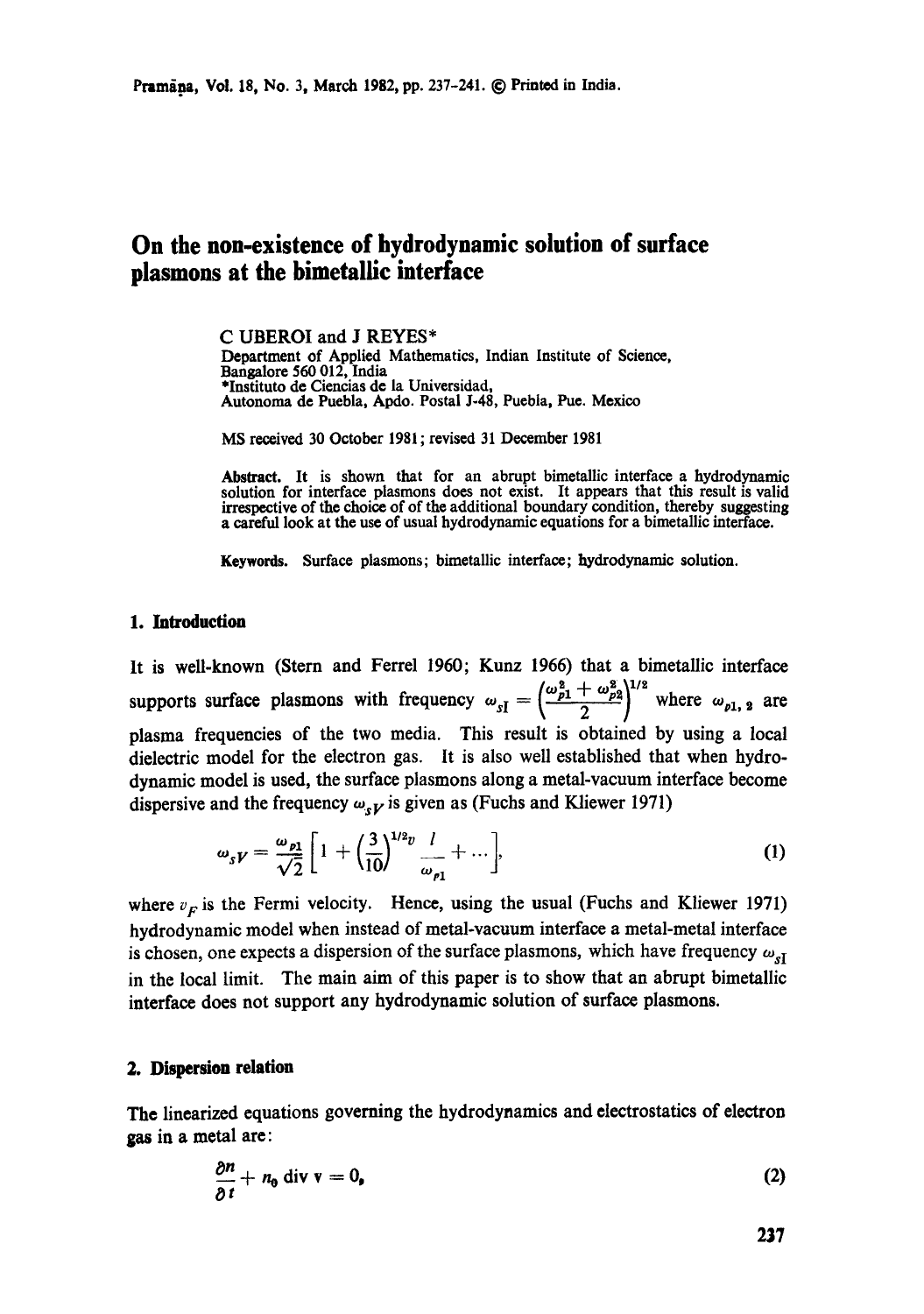$$
\frac{\partial \mathbf{v}}{\partial t} = \frac{-e}{m} \mathbf{E} - \frac{\beta^2}{n_0} \nabla n, \tag{3}
$$

$$
\nabla \cdot \mathbf{E} = -4\pi e n, \tag{4}
$$

$$
p = m \beta^2 n, \tag{5}
$$

where *n* is the electron density, *v* the velocity, *p* the pressure, **E** the electric field and  $\beta^2 = (3/5) v_F^2$ ,  $v_F$  being the Fermi speed.

Considering the time dependence as  $exp(-i\omega t)$  and taking  $E = -$  grad  $\phi$ , equations  $(2) - (5)$  give

$$
\nabla^4 \phi + k^2 \nabla^2 \phi = 0, \qquad (6)
$$

where,  $k^2 = (\omega^2 - \omega_p^2)/\beta^2$ , (7)

and  $\omega_p^2 = 4\pi n_0 e^2/m$  is the plasma frequency.

Taking the medium 1 to be  $x < 0$  and medium 2 to be  $x > 0$  lying in the plane *y*-z the solutions of (6) for media I and 2 are; (the y dependence is neglected and z-dependence along the interface is taken as exp *(ilz)),* 

$$
\phi_1 = A \exp (l^2 - k_1^2)^{1/2} x + C \exp (lx), x < 0,
$$
  
\n
$$
\phi_2 = B \exp -(l^2 - k_2^2)^{1/2} x + D \exp (-lx), x > 0.
$$
 (8)

The electrostatic boundary conditions are: (i)  $\phi$  must be continuous, (ii)  $\frac{\partial \phi}{\partial x}$ must be continuous, (iii) The normal component of j, the current density *i.e.*  $n_0 e v_x$ must be continuous, and (iv)  $(\beta^2/\omega_0^2)$  *nm* must be continuous. The fourth boundary condition was derived by Forstmann and Stenschke (1977) from the continuity of the normal component of the energy current density.

From (4)

$$
n = \frac{1}{4\pi e} \left[ \frac{\mathrm{d}^2 \phi}{\mathrm{d} x^2} - l^2 \phi \right] \tag{9}
$$

and from (3) we get

$$
- i \omega v_x = \frac{e}{m} \left[ \frac{d\phi}{dx} - \frac{\beta^2}{\omega_p^2} \left( \frac{d^3 \phi}{dx^3} - l^2 \phi \right) \right]. \tag{10}
$$

Applying the boundary conditions to the solutions (8) and n and  $v_x$  we get the dispersion relation:

$$
\begin{vmatrix}\n1 & 1 & -1 & -1 \\
m_1 & l & m_2 & l \\
\frac{\omega^2 - \omega_{p1}^2}{\omega_{p1}^2} & 0 & \frac{-(\omega^2 - \omega_{p2}^2)}{\omega_{p2}^2} & 0 \\
\frac{\omega^2 m_1}{\omega_{p1}^2} & \frac{\omega^2 m_2}{\omega_{p2}^2} & l \omega_{p1}^2\n\end{vmatrix} = 0,
$$
\n(11)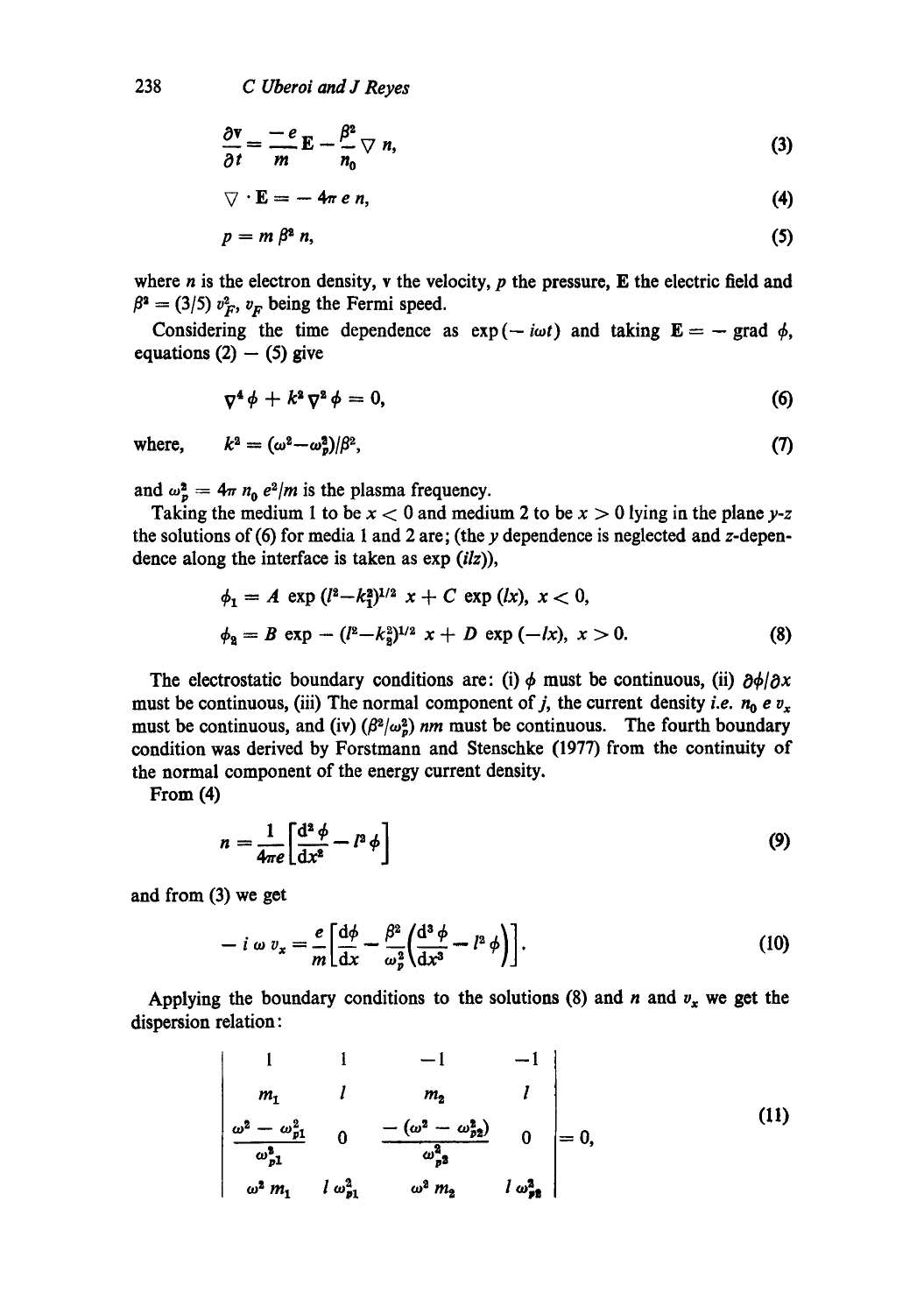$m_1^2 = l^2 - \frac{\omega^2 - \omega_{p1}^2}{\beta_1^2}$  and  $m_2^2 = l^2 - \frac{\omega^2 - \omega_{p2}^2}{\beta_2^2}$ . where

#### **3. Discussion of the dispersion equation**

Equation (11) can be written as follows:

$$
[\alpha^{2} - (\omega^{2} - 1)]^{1/2} (\omega^{2} - \gamma) (\omega^{2} - \frac{1 + \gamma}{2}) + [\alpha^{2} - (\omega^{2} - \gamma)/\eta]^{1/2}
$$
  

$$
\gamma (\omega^{2} - 1) (\omega^{2} - \frac{1 + \gamma}{2}) - \frac{(1 - \gamma)^{2}}{2} \alpha \omega^{2} = 0,
$$
 (12)

where  $a = \beta_1 / \omega_{p1}$ ,  $\omega = (\omega / \omega_{p1}), \gamma = \omega_{p2}^2 / \omega_{p1}^2$  and  $\eta = \beta_2^2 / \beta_1^2$  are the interface parameters.

We note that when  $\gamma \rightarrow 0$ , (since  $\eta = 0$  ( $\gamma^{4/3}$ )), (12) reduces to

$$
[a2 - (\omega2 - 1)]1/2 (2\omega2 - 1) = a,
$$
 (13)

which is the same as that derived by Fuchs and Kliewer  $(1971; eq. (18))$  for metalvacuum interface. Squaring both sides of (13) we get the exact expression for  $\omega$  as

$$
\omega = \frac{a + (a^2 + 2)^{1/2}}{2},\tag{14}
$$

which for small  $\alpha$  gives the well-known expression (1)

$$
\omega = \frac{\omega_{\mathbf{p}1}}{\sqrt{2}} \bigg[ 1 + \bigg( \frac{3}{10} \bigg)^{1/2} \frac{v_F l}{\omega_{\mathbf{p}1}} \bigg].
$$

Now, we shall show that the dispersion equation (12) does not possess any real root a, for a given value of  $\omega$  except the roots  $\omega^2 = \gamma$  which represent the bulk modes in the two media. For this we shall write (12) as

$$
A(\omega) \left[ (a^2 - (\omega^2 - 1))^{1/2} + B(\omega) \left[ (a^2 - (\omega^2 - \gamma)/\eta) \right] = C(\omega) \alpha. \qquad (15)
$$

Since  $A(\omega)$  and  $B(\omega)$  change sign at  $\omega^2 = 1$ ,  $\omega^2 = \gamma$  and  $\omega^2 = (1 + \gamma)/2$  we discuss the roots of (15) in the four regions (a)  $0 < \omega^2 < \gamma$ . (b)  $\gamma < \omega^2 < (1 + \gamma)/2$ , (c)  $(1 + \gamma)/2 < \omega^2 < 1$  and (d)  $1 < \omega^2 < \infty$ . Without loss of generality we shall choose  $\gamma < 1$ .

In region (a) it can easily be shown that  $A(\omega)$   $\left[a^2 + 1 - \omega^2\right]^{1/2} > C(\omega)$  a, hence (15) is always positive. In region (b) we can show that  $B(\omega)$   $[a^2 - (\omega^2 - \gamma)/\eta]^{1/2} - C(\omega)$  a is negative, making  $(15)$  negative for all  $\alpha$ . In region  $(c)$  we note that for real roots to exist the value of a must be greater than  $a_{\min}$ , given by  $a_{\min} = [(\omega^2 - \gamma)/\eta]^{1/2}$ .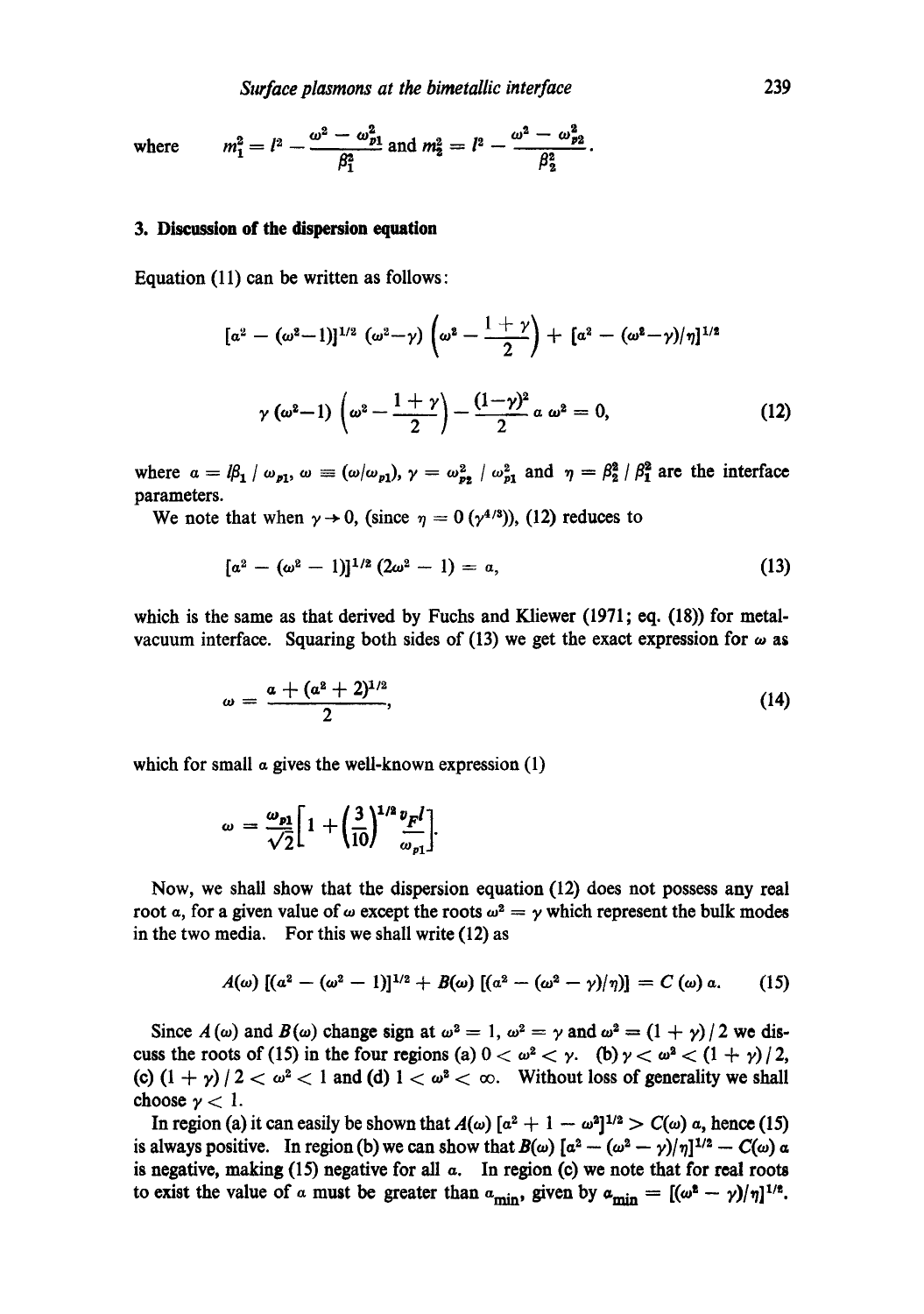Hence taking into consideration that  $a > a_{\text{min}}$ , we can show that  $A(\omega)$   $[a^2 - (\omega^2 - 1)]^{1/2}$  $< C(\omega)$  a for all  $\alpha > a_{\text{min}}$ , thus making (15) negative for this range of  $\omega^2$  also. In region (d) it can be easily shown that the asymptotes to the right side curves are greater than the straight line on left side, thus making (15) positive in this region of  $\omega$ .

# 4. Conclusions

The above analysis shows no roots for (12), hence there is no possibility of electrostatic wave propagation at the interface of two metals when hydrodynamic effects are taken into consideration. The only root admitted by (12) is  $a = 0$ ,  $\omega^2 = (1 + \gamma)/2$ which are the electrostatic oscillations when local dielectric model is taken into account. Hence, we note that in the presence of the second metal boundary the hydrodynamic correction, unlike the case when the medium is bounded by vacuum, does not introduce any dispersion to the electrostatic oscillations.

We would like to point out that in the above analysis we have chosen effective masses of the electrons in both the media to be equal. However, it is easy to show that the above conclusions remain valid even in the case when the effective masses are different.

Das Sarma and Quinn (1977) treated the problem of collective modes at a bimetallic junction including the effects of hydrodynamic dispersion. Though they do not specifically discuss the problem of non-existence of hydrodynamic solution for interface plasmons, they do state that in the ease of abrupt bimetallic junction, dispersion relation obtained by standard boundary conditions (which differ from those in Forstmann and Stenschke 1977) turns out to be inconsistent with the assumption of a localized excitation whenever the compressibility of the electron gas is finite. This suggests that the non-existence of hydrodynamic solution for the interface plasmons is independent of the choice of the boundary conditions.

Doubts have been cast upon the applicability of the hydrodynamic approximation to the surface-plasmon problem (Harris 1971; Kleimann 1973). The discussions in this paper and the fact that the interfacial plasmon dispersion at a metallic surface has been calculated by Feibelman (1971) using the random-phase approximation (which gives the interface plasmon frequency  $\omega_{\text{SI}}$  in the local limit), suggests that the use of usual hydrodynamic equation should be looked into carefully. The study of hydrodynamic solution of plasmons at the bimetallic interface employing an improved theory of hydrodynamics on similar lines as in Kleinman (1973) will form the topic for a separate paper.

## **Acknowledgement**

Major part of this work was carried out when the first author (C Uberoi) was visiting the University of Autonoma de Puebla. The kind hospitality of Dr P Halevi and the partial financial support by CONACYT is gratefully acknowledged.

The authors thank Miss ElsaChavira for carrying out the preliminary numerical **work.**